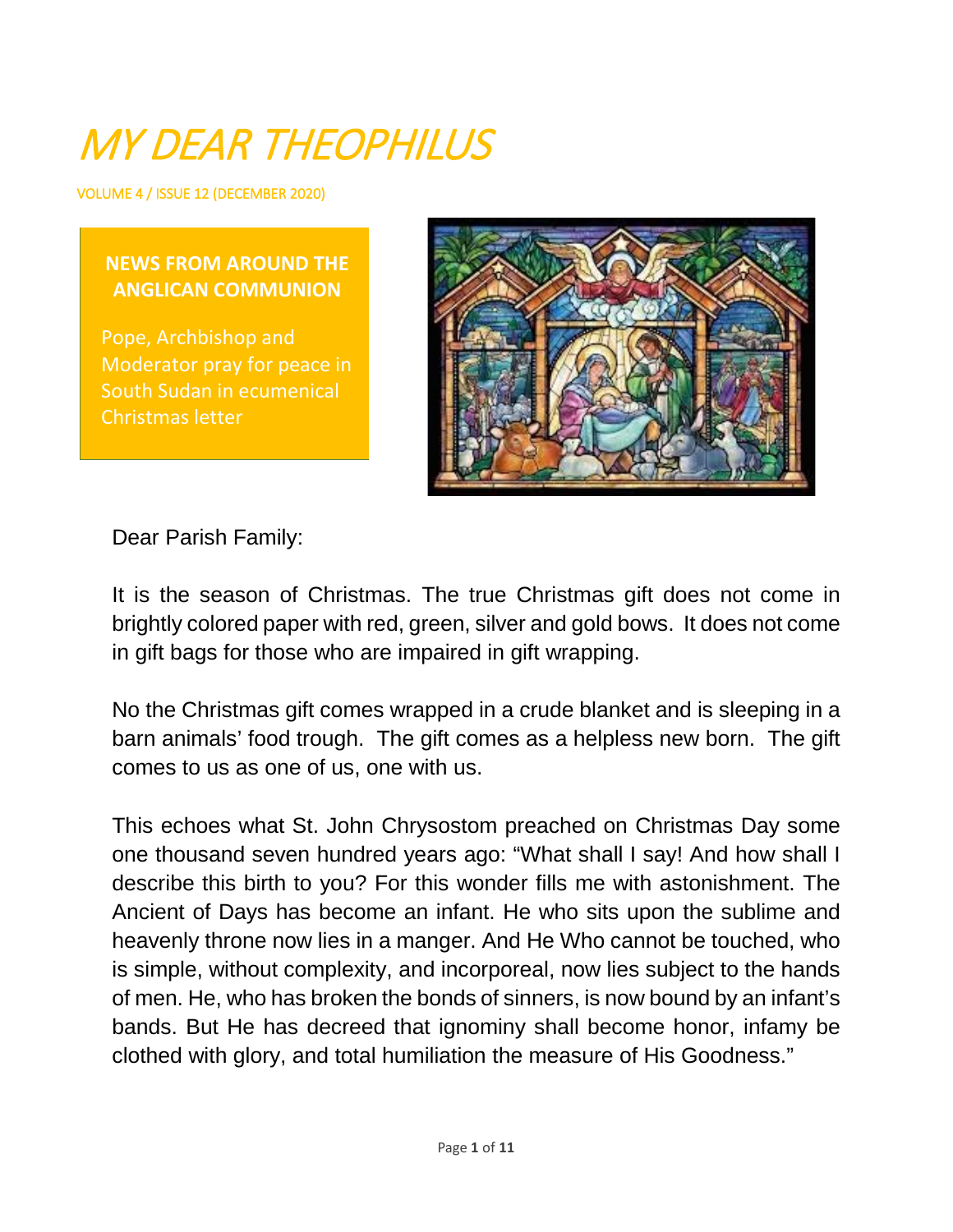In this gift, we see the very face of God. God expresses himself in the Word, a perfect communication of who God is, and God's Word becomes flesh and dwelt among us and in Jesus we see the very face of God.

In the gift of God with us, in the gift and mystery of the Incarnation, God not only reveals himself to us; but He also reveals us to ourselves, in all our hidden possibilities. Who could have foreseen that a woman of our race could become the mother of the eternal God's only son? Who could have suspected humanity's hidden talent to be able to bear God, not as a cup bears water or as the hand bears a weight, but in the most intimate, physiological sense possible: as a mother bears her child, with everything that implies for the intertwining of two beings, of mother and son? We humans are not only capable of having an intimate relationship with God, but you and I are made for a relationship with the Divine, with God.

Without knowing it, each of us, you and I, are the bearer of a mystery like this. Each of us is also caught up in a genealogy, both biological and spiritual, and we each bear the tremendous Mystery that is the personal experience of God among us and within us.

In time God does reveal to us, too, what he had hidden in us from the beginning. Truly we are almost wholly ignorant of who we are and what promises sleep deep within us just waiting to be awaken.

With the Incarnation, God has taken on our nature and He has glorified our flesh and has consecrated and sanctified our humanity. In the miracle and mystery of the Incarnation, in the person of Jesus, God has shown us who we are and what we can become.

It is only in the Incarnation that we finally see the truth of our human nature. In the Incarnation, by God becoming one of us one with us, the gulf between divinity and humanity collapsed. You and I have been enabled to share God's own life.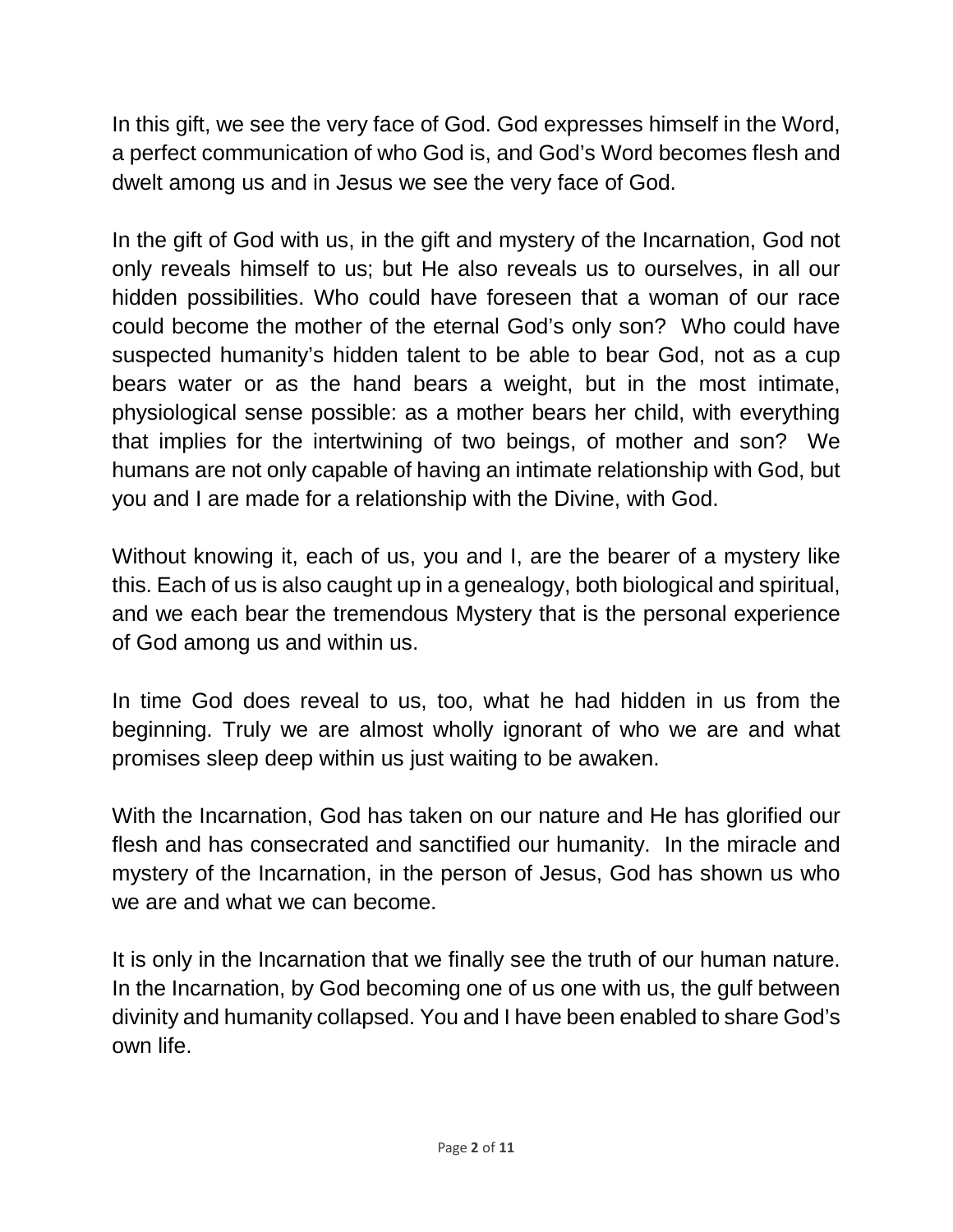The babe wrapped in swaddling clothes will show us a person fully given over to God. The Incarnation shows us that you and I have the potential to be one with God now only now but eternally. You and I are made to be one with God. In the miracle of the Incarnation, God in a radical and loving way tells us that this is our calling, this is what you and I are born for, it is who you and I are, it is in our DNA. As St. Athanasius wrote, "God became man so that man might become one with God."

Now that is a gift. Unwrap it. Merry Christmas!

Your servant in Christ,

The Rev. Chester J. Makowski, Rector



Christ tells us: "For where your treasure is, there your heart will be also." Mt. 6:21. Please remember the Parish for your annual pledge. This Parish is tremendously generous, but 2020 saw a marked downturn in giving since we were not meeting to worship together and were live-streaming our worship services.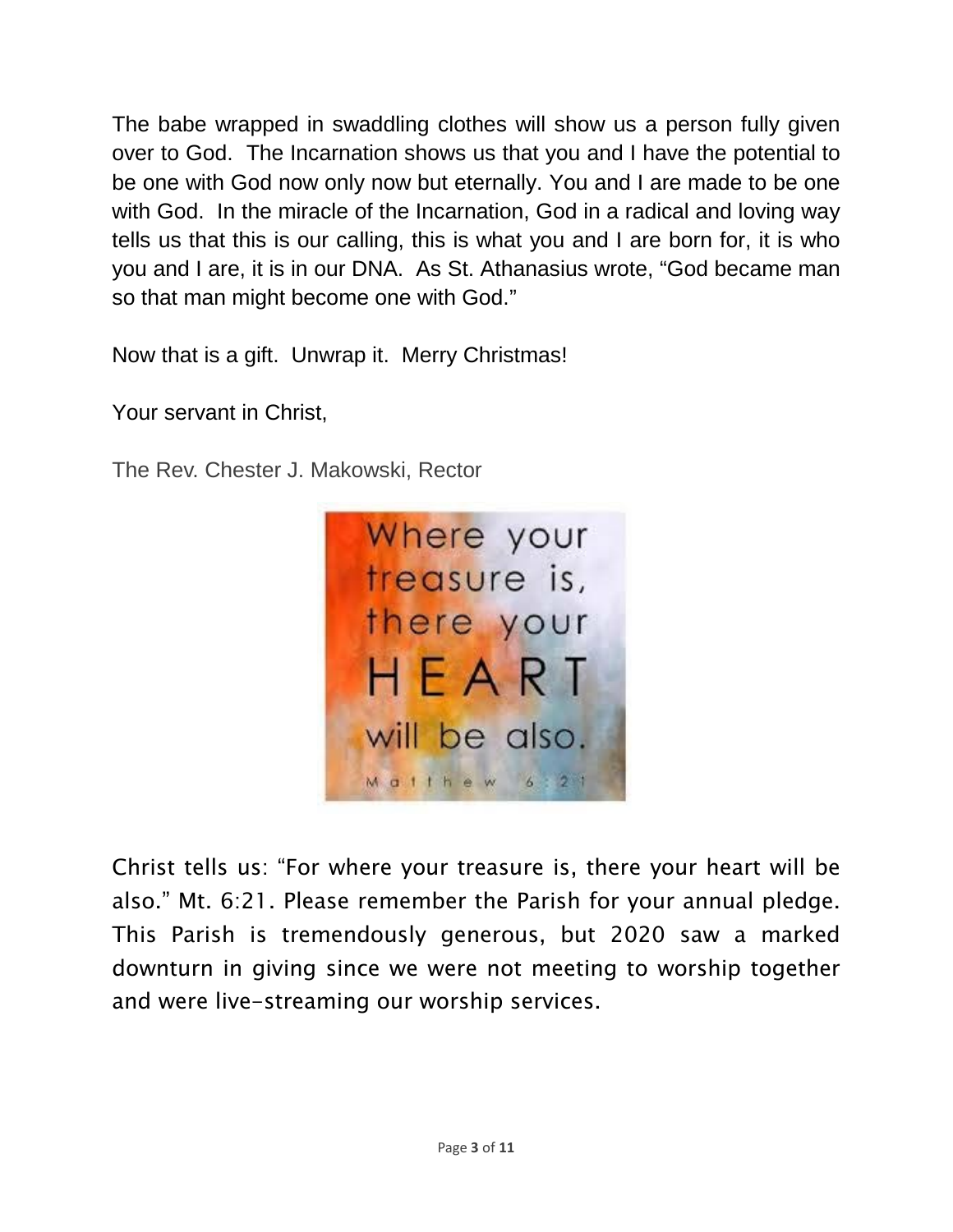# **A Christmas Message from the Archbishop of Canterbury, Justin Welby, to the Anglican Communion**



When there is a year like the year that we have had, I am overwhelmed with emotion at belonging to the Anglican Communion. You are such dear and wonderful sisters and brothers in Christ.

We are all in such different places. There have been some common features: the economic downturn; Covid in many, many countries. The common feature in which I rejoice is that you and we have reached out to Jesus Christ and he has responded and the sign of that response has been the heroism, the strength, the brilliance of the way that so many of us have lived.

So as we come towards the end of this year, to Christmas and the New Year, my prayer is that God strengthens all of us to love one another, to love our neighbours and to carry the love of Christ into a world that more and more shows its need of the news of Salvation, of repentance, of change.

May God give you - in whatever circumstances you are - a wonderful Christmas. A Christmas in which you know his love. And may He protect you and guard you, and us, in unity and hope, in this coming year.

+ Tel Canturo: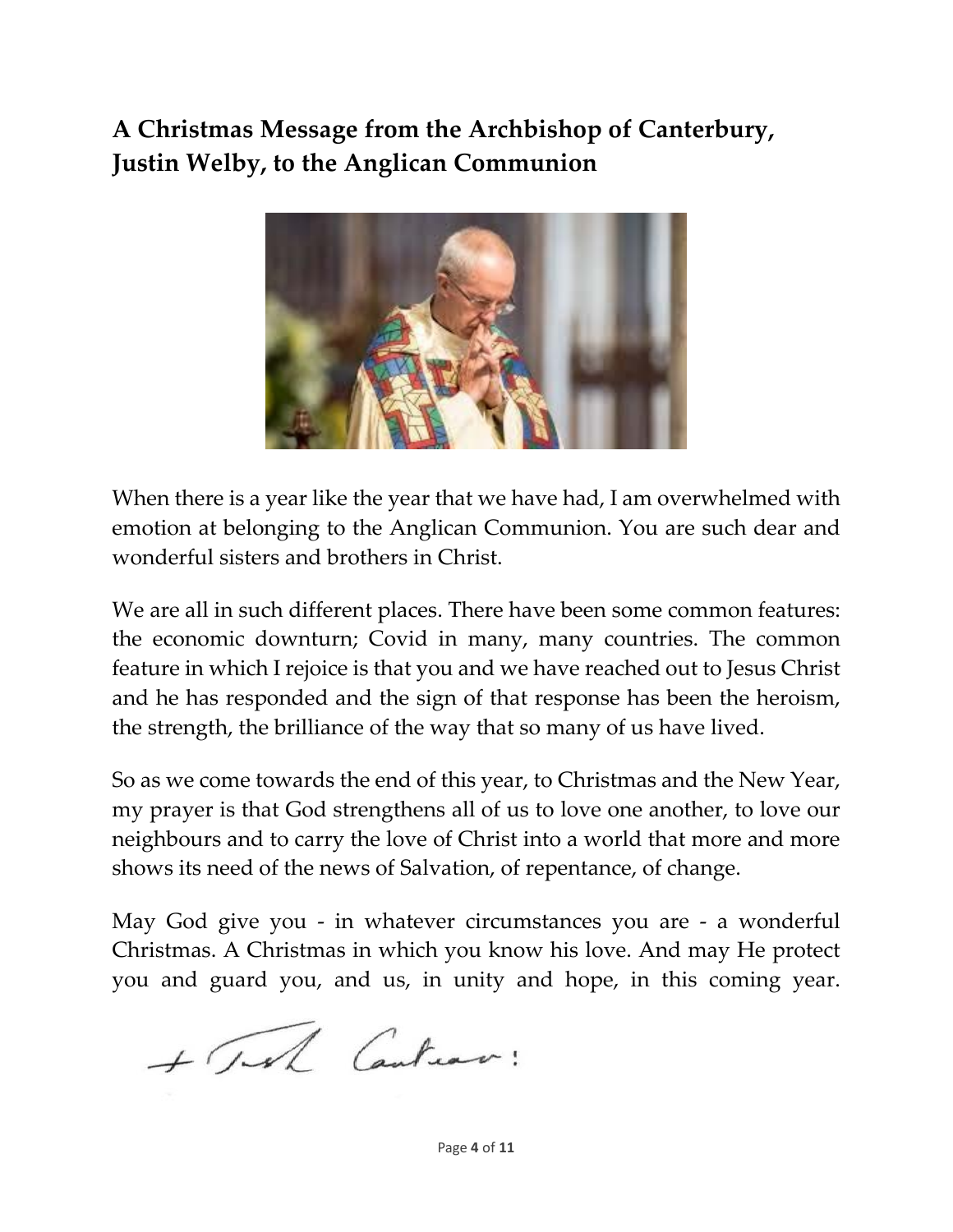

The Annual Parish Meeting will be unlike the meetings of the past. The reports will be very brief and distributed by email. The elections will be done after each of the services on Sunday, January 10, 2021. Ballots will be passed out. For those not able to attend in person, the voting will be by email. The Diocesan Council this year will be done by Zoom this year and we will need four (4) delegates.



FEATURED HOLY PERSON OF THE MONTH STEPHEN, DEACON & MARTYR December 26 By James Kiefer

All that we know about Stephen the Protomartyr (that is, the first martyr of the Christian Church) is found in chapters 6 and 7 of the Book of Acts.

The early Christian congregations, like the Jewish synagogues, had a program of assistance for needy widows, and some of the Greek-speaking Jews in the Jerusalem congregation complained that their widows were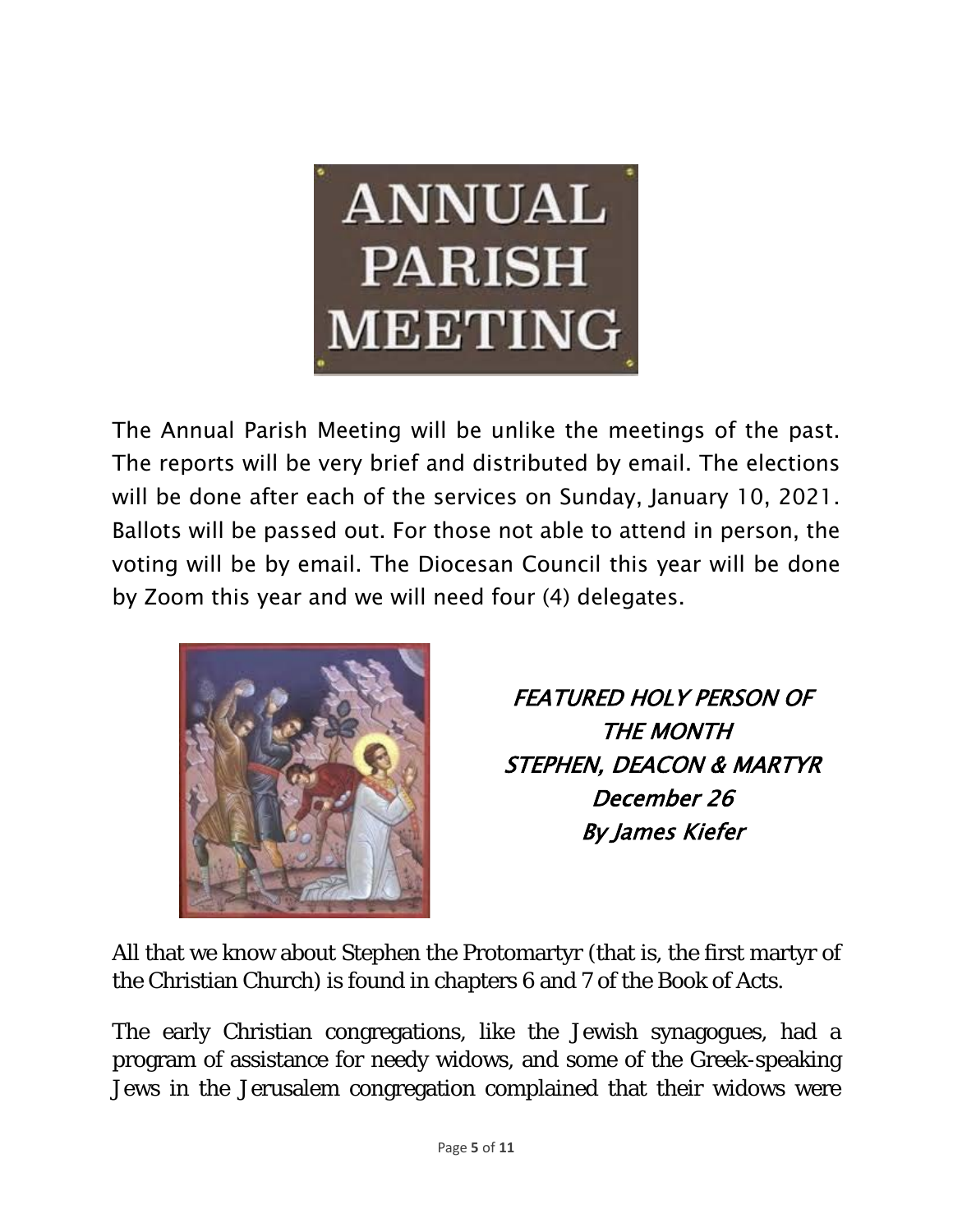being neglected. The apostles replied: "We cannot both preach and administer financial matters. Choose seven men from among yourselves, respected, Spirit-filled, and of sound judgement, and let them be in charge of the accounts, and we will devote ourselves to prayer and the ministry of the word." The people accordingly chose seven men, including Stephen, and the apostles laid their hands on them. They are traditionally considered to be the first deacons, although the Scriptures do not use the word to describe them. (The Scriptures do refer to officials called deacons in the local congregations, without being very specific about their duties; and a century or more later, we find the organized charities of each local congregation in the hands of its deacons.)

Stephen was an eloquent and fiery speaker, and a provocative one. (Some readers have speculated that some of his fellow Christians wanted to put him in charge of alms in the hope that he would administer more and talk less.) His blunt declarations that the Temple service was no longer the means by which penitent sinners should seek reconciliation with God enraged the Temple leaders, who caused him to be stoned to death. As he died, he said, "Lord, do not hold this sin against them." One of those who saw the stoning and approved of it was Saul (or Paul) of Tarsus, who took an active part in the general persecution of Christians that followed the death of Stephen, but who was later led to become a Christian himself.

We remember Stephen on December 26, the day after Christmas. Hence the song "Good King Wenceslas looked out on the feast of Stephen," describes an action of the king on the day after Christmas Day. The tune used with this song is older than the words and was previously used with a hymn often sung on the feasts of Stephen and other martyrs. It begins:

Christian friends, your voices raise. Wake the day with gladness. God himself to joy and praise turns our human sadness: Joy that martyrs won their crown, opened heaven's bright portal, when they laid the mortal down for the life immortal.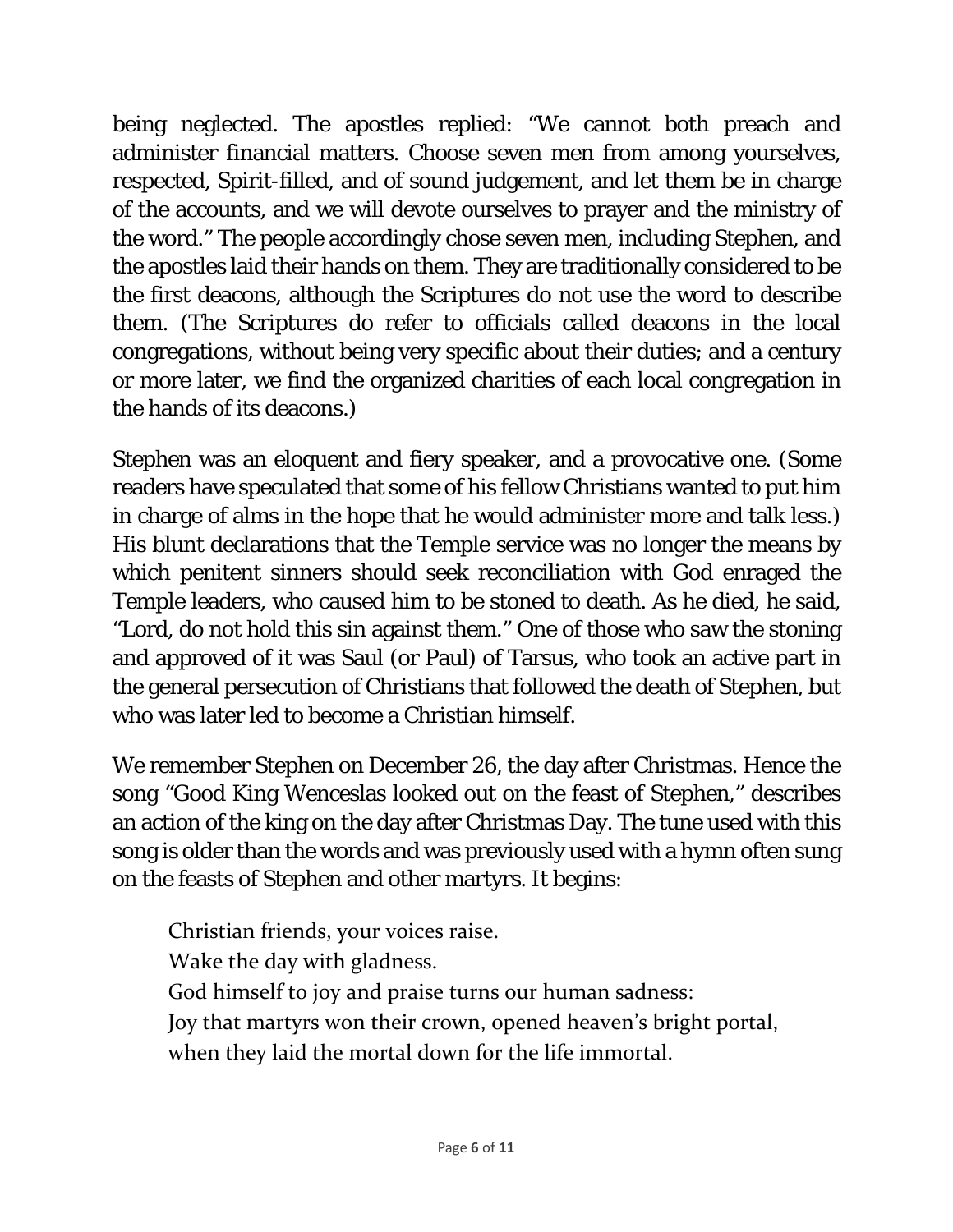Let us pray: We give you thanks, O Lord of glory, for the example of the first martyr Stephen, who looked up to heaven and prayed for his persecutors to your Son Jesus Christ, who stands at your right hand: where he lives and reigns with you and the Holy Spirit, one God, in glory everlasting. Amen.

# *Episcopal Health Foundation News: Trinity Episcopal, Marble Falls and the Burnet County Hunger Alliance*

What would your response be if someone told you that the problem of hunger was solvable in your lifetime? That was the starting point for the **Burnet [County](https://www.burnetcountyhungeralliance.org/) Hunger [Alliance](https://www.burnetcountyhungeralliance.org/)**, after **Pam Rodgers** attended a workshop from **Texas [Hunger](https://www.baylor.edu/hungerandpoverty/) [Initiative](https://www.baylor.edu/hungerandpoverty/)** on the "Ethics of Hunger." Rodgers and other congregation members from **Trinity [Episcopal](http://trinitymarblefalls.org/) Church in Marble Falls** recognized that they could play a role in solving the issue of hunger in their community, and started a plan to do just that.

This last summer marks the fourth year that the Burnet County Hunger Alliance has served the community, and the group continues to innovate and react to the needs of their neighbors. The coalition works with different food pantries, churches, businesses and civic organizations, the Burnet County Hunger Alliance is able to identify gaps in food assistance. One of the important decisions they made was to not become a non-profit organization, which allows them to serve as a mediator and collaborator between the existing food pantries and non-profit organizations in the area. While food pantries, church ministries, and other assistance programs have long been available, before the Hunger Alliance was formed there was no system in place for these groups to communicate needs or share what they had learned. The alliance meets quarterly and the organizations have the capacity to share and work together to fill the needs of the community.

Along the way, the group has continually learned how to best serve others. They have navigated the complex relationships and stigmas people associate with "assistance" programs, "hand-outs," and even "government aid." They've learned that community meals can be an effective way to feed others without stigma.

Taking the community's needs into account also means focusing on the needs of children. **One in five children in Burnet County is** *food [insecure](https://map.feedingamerica.org/county/2017/child/texas/county/burnet)*, meaning they have limited access to food or don't have access to nutritional food. More than 60% of children in the county qualify for free or reduced-cost school lunches and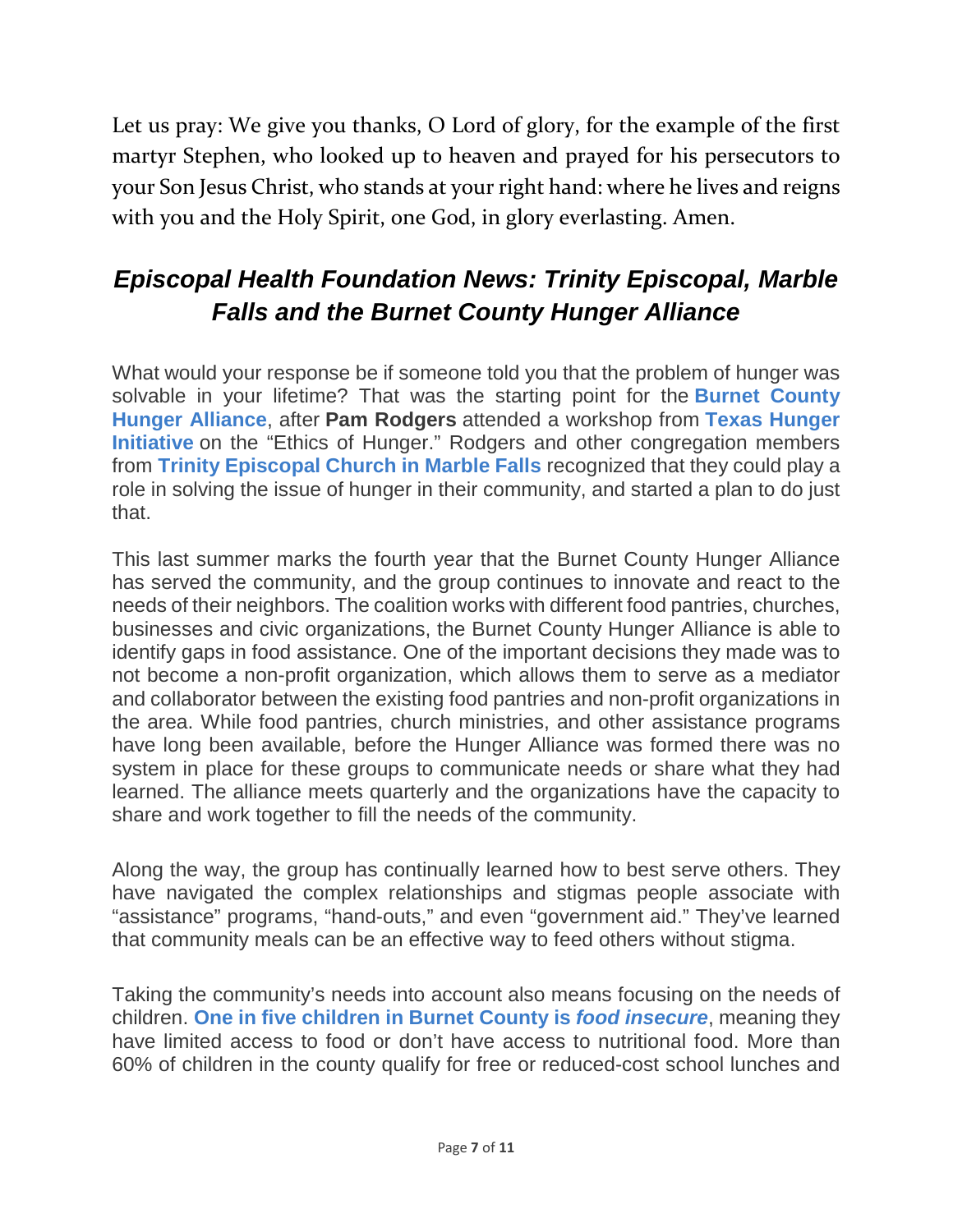the Burnet County Hunger Alliance works to make sure that summers are covered for those children.

One special consideration for children is their food preferences. While children may have little or no choice at school, members say it's unhelpful to feed children if they won't eat what they are served. So over the summer, the group works to provide healthy meals that children will enjoy and a place for children to eat together indoors with air conditioning.

COVID-19 has only exacerbated many of the problems that cause hunger. Increased unemployment and reduced hours have increased food insecurity. In addition, there's also the issue that usual gatherings to serve food and eat together are now unsafe.



This last summer, the Highland Lakes Crisis Network, which is a member of the Hunger Alliance, rose to the occasion of responding to COVID and began providing meals to people who were sequestered at home. The Hunger Alliance then collaborated with the Boys and Girls Club and the Highland Lakes Crisis Network to add 200 additional meals to the 500 meals the Crisis Network was already providing. The Hunger Alliance helped provide some funding to help offset the cost of these additional meals.

By building relationships, listening to the needs and preferences of their community, and working in coalition, the Burnet County Hunger Alliance is filling in the gaps to better serve the hunger needs of their community.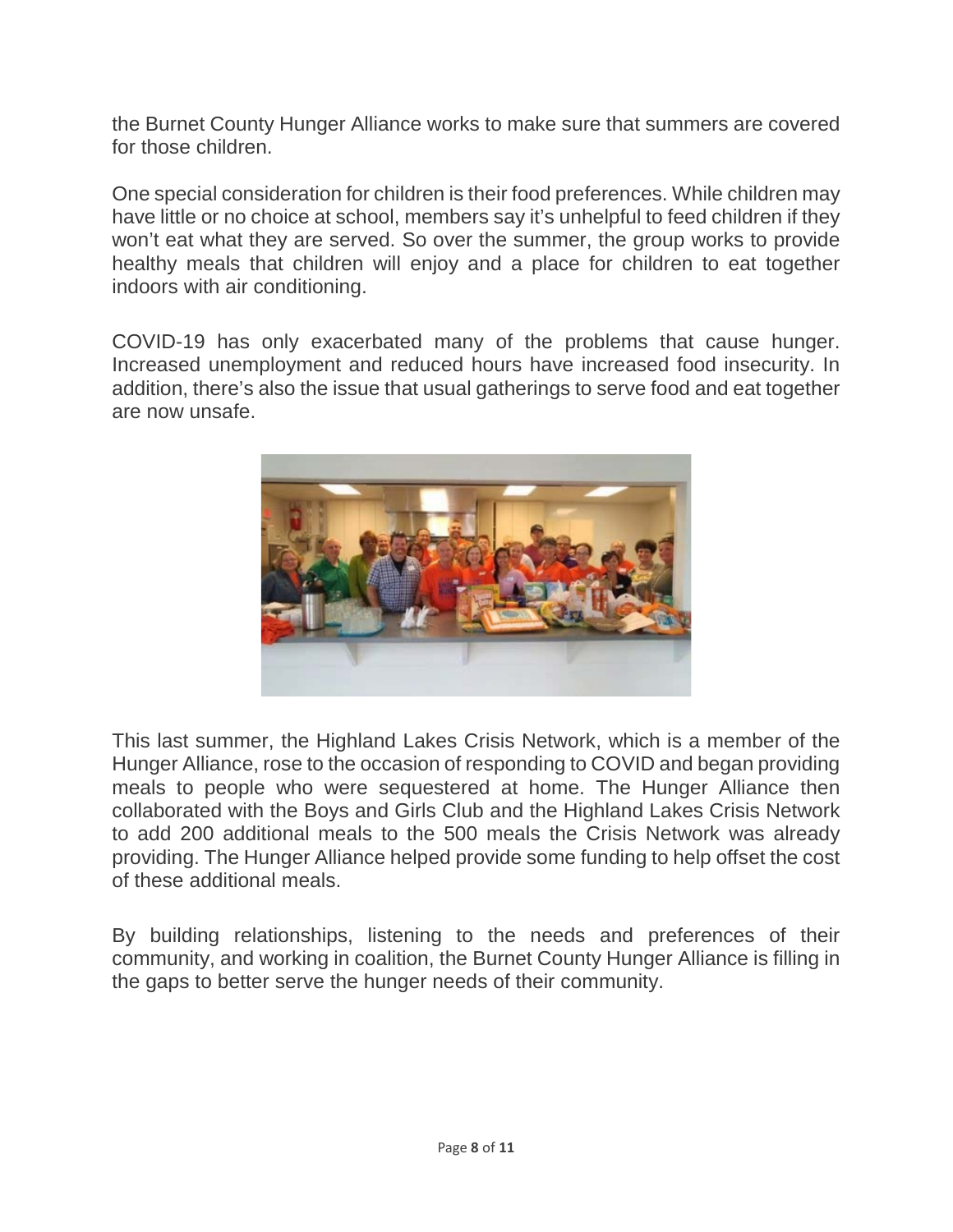

#### By Mental Health First Aid USA

When thinking about trauma, many of us immediately think about mass traumatic events like terrorist attacks, mass shootings, torture, combat, or severe weather events. Trauma includes these things, but also so much more.

According to the Mental Health First Aid (MHFA) curriculum, a trauma is a shocking and dangerous event that someone sees or experiences, and it's associated with levels of stress that can harm physical and mental health. Trauma can include things like verbal, physical or sexual abuse; emotional or physical neglect; a significant loss; alcohol/drug exposure; poverty; bullying, racism or discrimination; or even a pandemic.

Which brings us to COVID-19. Along with the other events of 2020, we've felt COVID-19's impact in all aspects of our lives, including our physical and mental health. Many people are experiencing challenges related to feelings of isolation, financial hardship and unmet basic needs. For some, the stress is added to preexisting trauma, adversity and disparities. For others, these issues bring new grief, loss and the increased risk for violence and abuse in the home. As a result, nearly one in five adults says their mental health is [worse](https://www.apa.org/news/press/releases/stress) today than it was at this time last year.

To address traumatic stress that you or your loved one may be facing — whether it's because of COVID-19 or something else — it's important to understand how trauma can impact a person's daily life.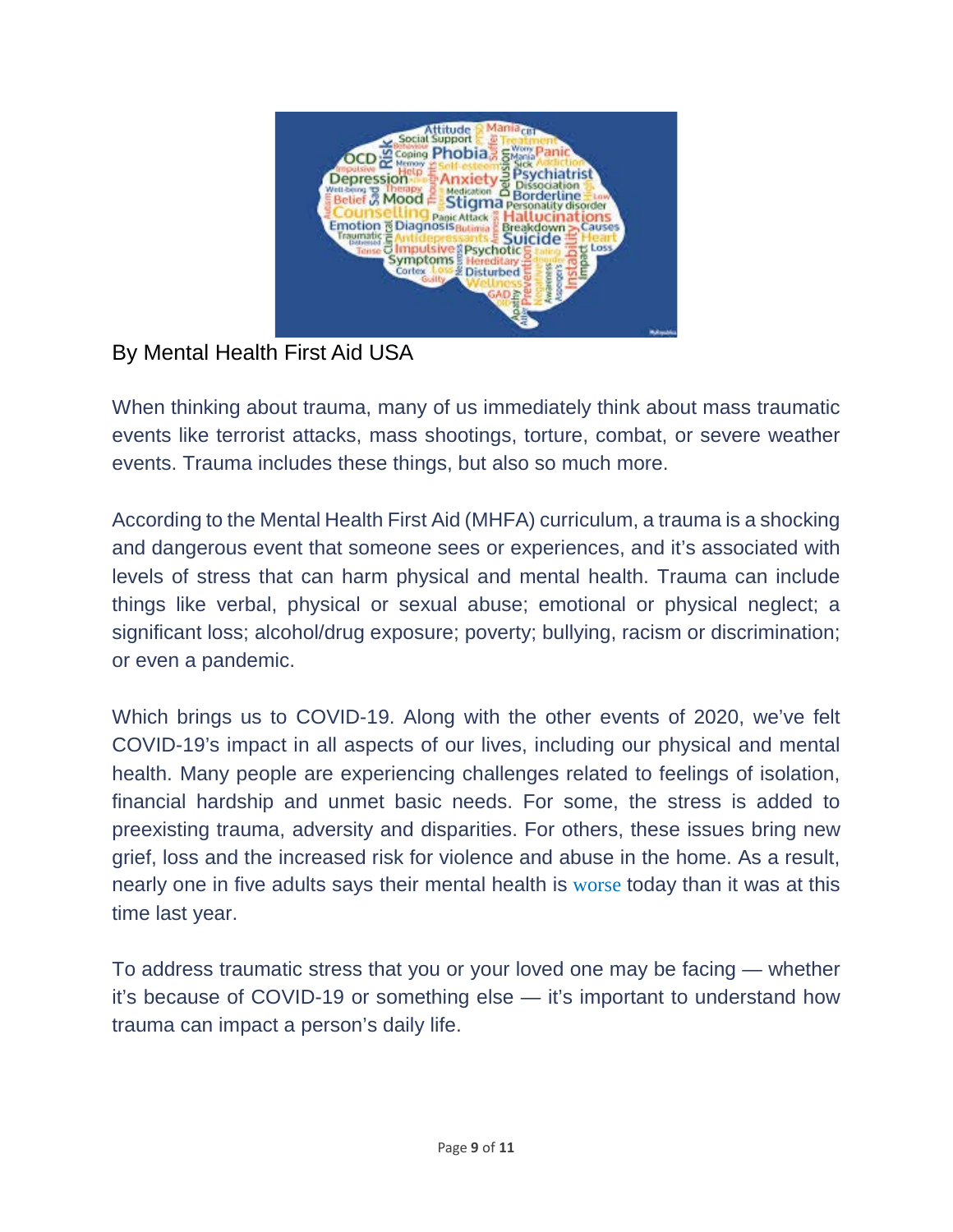It is common to feel upset after something traumatic happens. But while some people may feel better in a few weeks or months, others may experience changes in thoughts, feelings or behavior that impact their daily lives. They may need more help over a longer period of time to heal. Supporting a person immediately after a traumatic event and providing ongoing support can prevent symptoms that cause distress and lifelong physical, mental and emotional challenges.

If your loved one or peer is struggling because of COVID-19 or another traumatic event, ask them about their current situation and life experiences without judgment or blame. Find out if they are being harmed or are safe. Having an open and honest conversation about how they are doing and what they need can be life changing and get them the support they may need.



## *HOSPITAL VISITS*

Given COVID-19, visitations are restricted by hospitals. Nevertheless, if you know of anyone who needs a home visit because they cannot get to Church, please call the Parish Office, or let Fr. Makowski know. We will see if the hospital will allow Fr. Makowski to call on them. If you have a pastoral emergency, please call Fr. Makowski at 713.299.7675.

#### *THERE IS POWER IN PRAYER*

Praying is something that we all can do, young and old, rich and poor, tall and short. Please pray for everyone in our Parish, those who have asked you to pray for them and especially those who have no one to pray for them.